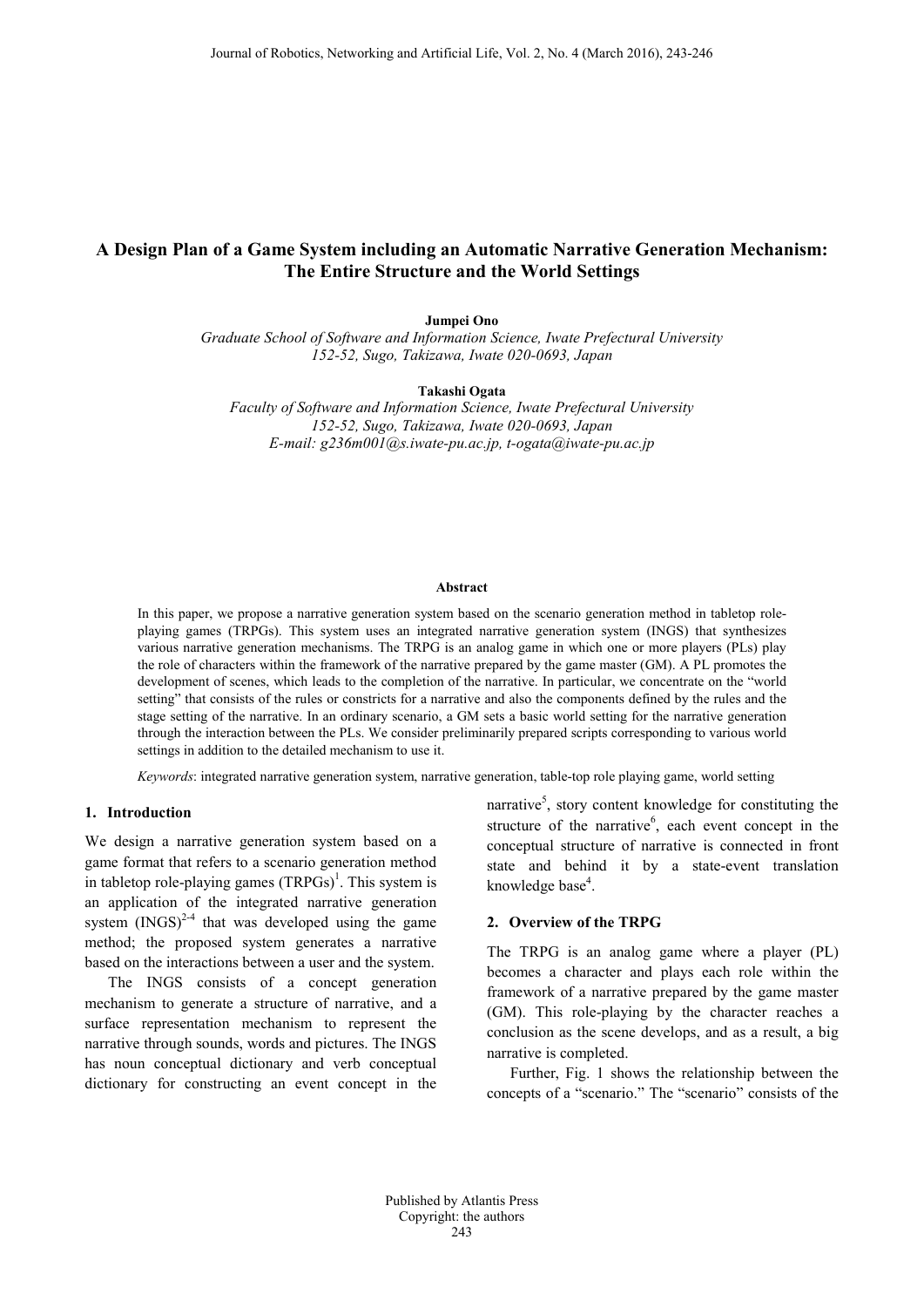"world setting" and the "scene sequence. The "scenario" is formed during the progression of a game through the interaction between the GM and a PL.



Fig. 1 Scenario and its components

We will now discuss the TRPG in detail. First, a "scene sequence" in the "scenario" is created based on the actual incident or fictitious it. Next, the "scene sequence" by the GM is modified and expanded as the game progresses. The "world setting" includes the setting of the game such as the place and time and consists of the limitations or rules applicable to the "scenario."

### **3. Generation Process**

The generation process is divided into three steps— "preparation of necessary information," "generation of narrative," and "output for a conclusive result.

In the "Preparation of necessary information" step implies the preparations required to obtain the information for an initial scenario prepared by the GM. The user inputs the information that is necessary for the GM to generate the initial state of the world setting and the scene sequence. Based on the "world setting", the user inputs the editing contents of the conceptual dictionary, as described. The user can operate the limitations of a verb. For example, if the user adds "a cat" to the limitations of a verb concept "buy," a cat becomes to be able to "buy" a thing like a human.

By using the initial scene sequence, a user inputs an event that will play a key role in the scenario; for example, "a man obtains a treasure." An initial scene sequence will consist of elements. This scene will be a partial structure of a story expressed in a conceptual form. It consists of states indicating the static information of characters, things, locations, events

indicating the dynamic change in a state, and the relationships among them that can be used to connect these events structurally. The narrative is a structure consisting of events and relationships in the INGS. This is called an attribute frame. It records the properties and characteristics of individual elements and is connected to an event through an ID.

In the "generation of narrative" step, the scenario was fleshed out of the scene sequence based on the exchanges between the GM and the PL. Therefore, this part is the core of the system.

On the basis of a scene shown by the GM, the PL suggests a scene. The scene chain expansion utilizes the story (story contents) generation function of the INGS. The extended scene sequence is shown as a scenes sequence to the PL by the above mentioned process. When a progress condition is met in the present person, attribute frame of a thing, the place after this processing, GM stop that GM receives the suggestion of the scene from PL temporarily and show a "scene (climax)" and a "scene (ending)".

In the "Output of a conclusive result" refers to the stage that outputs the scenario information in the final stage, expanding the scene sequence one way or another. For example, a novel-like sentence is thought to be created and produced as output. In this case, the game process is equivalent to a novel generation process. The system outputs a sentence as shown in the generation process. A structured text is obtained by compiling the sentences outputted for every scene. The user includes more names in the scenes and completes a story by modifying the outputted end results.

#### **4. World Setting**

This section shows a conceptual dictionary in the INGS, and describes the "world setting".

### *4.1 Conceptual dictionary in the INGS*

The conceptual dictionary is related to the "world setting". The conceptual dictionary is used for controlling the world setting in a designed system. The conceptual dictionary includes a noun conceptual dictionary, verb conceptual dictionary, and modifier conceptual dictionary (conceptual dictionary for adjective, adjective verb, and adverb); it stores knowledge at the conceptual level as components. A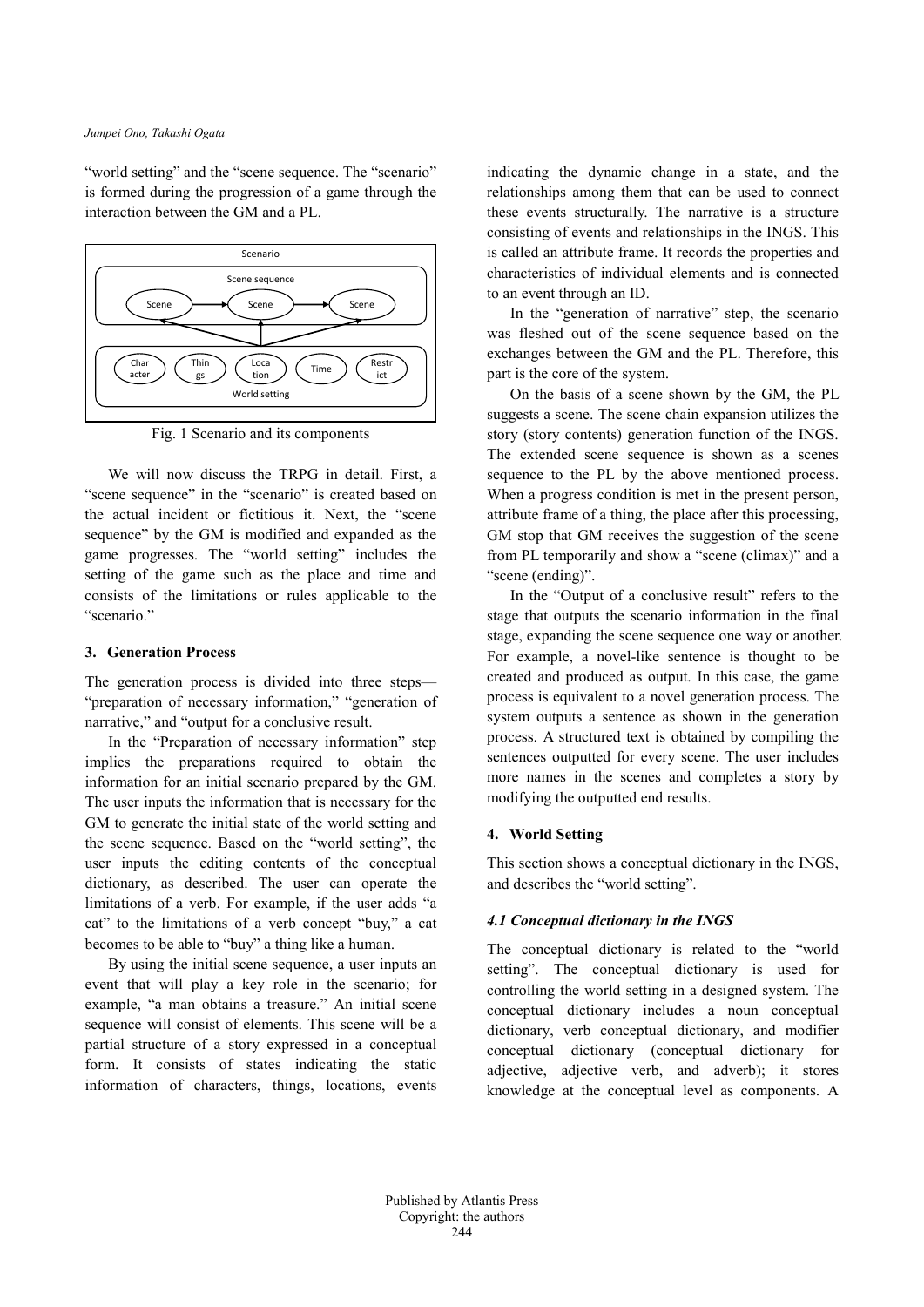*A Design Plan of*

characteristic function in verb conceptual dictionary is to describe the "restriction" while using the elements in events such as " $\sim$  do  $\sim$ ." To adjust this "restriction," the system should be able to modify a realistic event such as "Taro eats an ice cream" into an unrealistic event such as "The car eats an ice cream."

# *5.2 Elements in the World Setting*

The "world setting" is like a stage for the progression of a narrative. The "world setting", define the type of characters, things, locations, time, event and action that characters can perform. As a similar example, Nomura suggested the "background world"<sup>7</sup>. The "background world" consists of "space", "existence", "time", and the component generates "phenomenon" and "event".

Here, we mention each element in the "world setting".

# **A) Restrictions**

The "world setting" including the stage setting of the games such as places or times, has a kind of limitation in a "scenario." The narrative could include "a human cannot fly in the sky without a vehicle" in the realistic "world setting." On the other hand, "a person can fly in the sky" in the fantastic "world setting." In this way, the restriction is a kind of a rule for the action possibility.

### **B) Locations**

"Locations" is the space where characters or things exist and, for the objective achievement of a character, it can be either a beneficial or an unfavorable element. They show the environment of the stage for the narrative. For example, a character is police, climate etc. in the realistic "locations".

# **C) Time**

"Time" is the time when characters or things exist and affects the styles of characters or things. For example, for the case "to light," the character of the reality world uses a lighter, whereas a more primitive world character uses a firestone.

# **D) Characters**

"Characters" are all the people appearing in the narrative, which include the characters controlled by the user. Each character has the purpose, in the case of a character being controlled by a PL, and the PL defines the purpose of the character as the game progresses; other characters are defined by the GM at the start of the game. Those purpose is stored an attribute frames in the states.

### **E) Things**

"Things" represent the tools that a character uses; particularly these are the elements that are necessary for achieving the purpose of the character.

The above five elements are the "world setting" component. When the designed system generates a narrative and progresses game, the elements is required relationship between characters, things, locations, that are included in the "world setting". Concretely, there is (1) a relationship among characters, things, and locations, (2) an ability to achieve a certain purpose, (3) a motive of each character. In addition, for (2), the restrictions in the "word setting" limit the ability of each element.

# *5.3 Generation of a Narrative through the World Setting*

Fig.2, Fig.3 and Fig.4 show (1) a relationship among characters, things, and locations (Fig.2), (2) an ability to achieve a certain purpose (Fig.3), (3) a motive of each character (Fig.3).



Fig. 2 (1) Relationship among characters, things, and locations

| "Character A" can search [any person]                       |
|-------------------------------------------------------------|
| "Character A" can fight against [any person]                |
| "Character B" dies of a [disease]                           |
| "Character C" can interfere with "Character A"              |
| "Character C" can fight against [any person]                |
| "Character D" can cure [disease] using "thing $\alpha$ " at |
| "location X"                                                |
|                                                             |

Fig. 3 (2) Ability to achieve a certain purpose